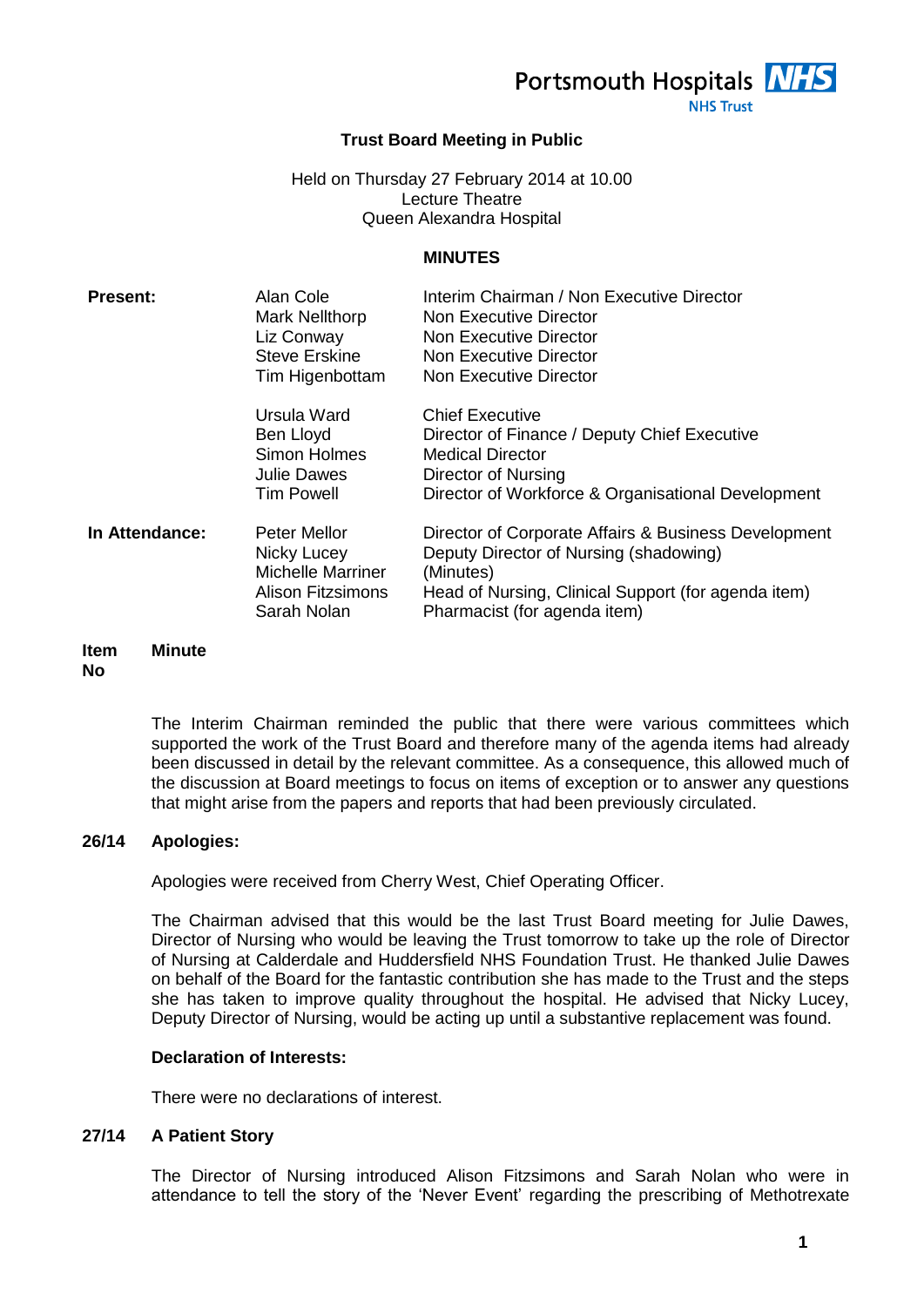They delivered the following presentation



Steve Erskine asked what the impact could have been for the patient if she were to have taken the Methotrexate as incorrectly instructed on the label. Sarah Nolan advised that it was difficult to predict as each patient is different.

Steve Erskine asked whether the introduction of electronic prescribing would have prevented this incident. Sarah Noland explained that electronic prescribing was not yet in place but was in the pipeline. It would not necessarily prevent it from happening as it would still require some element of human contact. She explained that there are a number of prompts in the current processes which should have prevented this incident from happening, but unfortunately on this occasion, it did not.

The Director of Finance explained that there was national funding for electronic prescribing which should be available from quarter 2 next year.

Liz Conway detailed a personal experience where the process at the dispensary was not followed and the medication was handed over with no instructions on how to take it. Sarah Nolan committed to feeding this back to the department to ensure that the process is followed in the future.

The Interim Chairman asked whether these issues were detailed on the departmental risk register. Sarah Nolan confirmed that there were 2 related risks on the risk register:

- Staffing issues
- The systems inability to identify and correct errors on labels

Alison Fitzsimons confirmed that it was one of the highest risks on the CSC's risk register and was part of the business plan for next year.

# **28/14 Minutes of the Last Meeting – 30 January**

The minutes of the last meeting were approved as a true and accurate record.

#### **29/14 Matters Arising/Summary of Agreed Actions**

**12/14: Ward Base Staffing –** The Director of Nursing advised that she had discussed this with the Heads of Nursing and Matrons and could confirm that despite nurse shortages having an impact on the whole ward, no pressure is placed on Health Care Support Workers to take on tasks which they were not trained to do.

**23/14: Opportunity for the Public to ask questions –** The Director of Corporate Affairs advised that a small group had been established and had met for the first time on Monday. It had been agreed that the group would focus on a few actions at a time. He committed to update the Board on progress.

#### **Action: Director of Corporate Affairs**

All other actions on the grid had been completed.

#### **30/14 Notification of Any Other Business**

The Director of Corporate Affairs asked that the Board be made aware of the proposed car parking charge changes from 1 April 2014.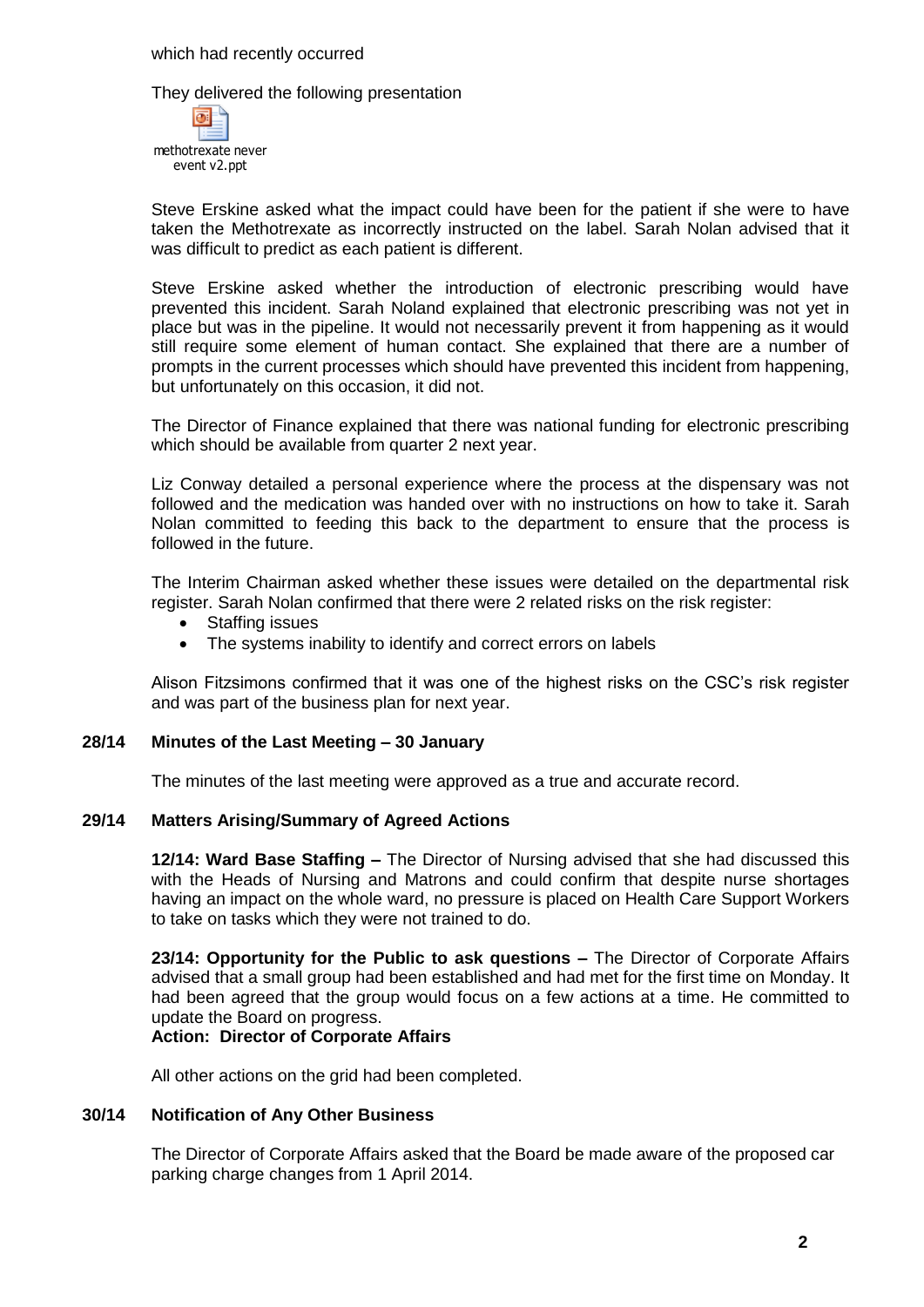# **31/14 Chairman's Report**

This report was noted by the Board. He drew particular attention to the following:

- Board to Board Meeting continued working with CCG's towards securing the year end position and business planning for next year.
- Meeting with Chief Executive from Portsmouth Football Club A number of actions following this meeting to encourage more joint work on a number of items including; community projects and charitable items.

# **32/14 Chief Executive's Report**

This report was noted by the Board.

The Chief Executive drew particular attention to the following:

- Friends and Family Test for Maternity Services results for Portsmouth Hospitals NHS Trust show our services as being amongst the best in the country.
- Hot House Event A whole system event will be taking place on 27/28 February to ensure alignment of strategies for all local NHS and authorities going forward.
- Unscheduled Care The Trust continues to struggle with performance against the 4 hour wait target. There is recognition that it is a whole system problem, and therefore a 'summit' was due to be held this afternoon to find a more sustainable solution. The event will be hosted by the TDA and would include participation from all local services.
- The Nursing Technology Fund (NTF) Established by the Department of Health with the stated purpose of allowing providers of nursing services to the NHS to invest in new technology-enabled solutions to deliver safer, more effective and more efficient care. The Trust has been successful in its application to secure funding for our Hospital at Night system. She extended her thanks to Howard Buchan, Greta Westwood and others for their hard work.
- SENSOR Trial Working with a company called Aseptika, the Trust has been awarded a £1m Small Business Research Initiative (SBRI) grant to develop and test a new product in respiratory infection. She thanked Anoop Chauhan for his hard work and continued commitment to the innovation agenda.
- Paediatric Diabetes Peer Review she was pleased to report that the Trust had come out very well in terms of the level of service provision.

# **33/14 Integrated Performance Report**

The Interim Chairman advised that each Non Executive Director who is responsible for a Board Committee will present those agenda items which link to their responsible committee.

# **Quality**

Mark Nellthorp was concerned that many indicators were moving in the wrong direction which was an indication of the pressure which the hospital is under. Many of those indicators were discussed in detail at the Governance & Quality Committee:

- Never Events.
- Dementia despite the target still being achieved, performance is moving in the wrong direction.
- Mortality Review Tool increased focus on reviewing every death.

The Governance & Quality Committee also discussed the Quality Governance Gap Analysis which needed revisiting. It was agreed that this needed to be done by the Board and would therefore be scheduled for a future Trust Board Workshop. The Director of Nursing was concerned that this was one of many items which needed revisiting since the Foundation Trust Project Committee had ceased to meet.

The Director Nursing drew attention to particular areas of the Integrated Performance Report: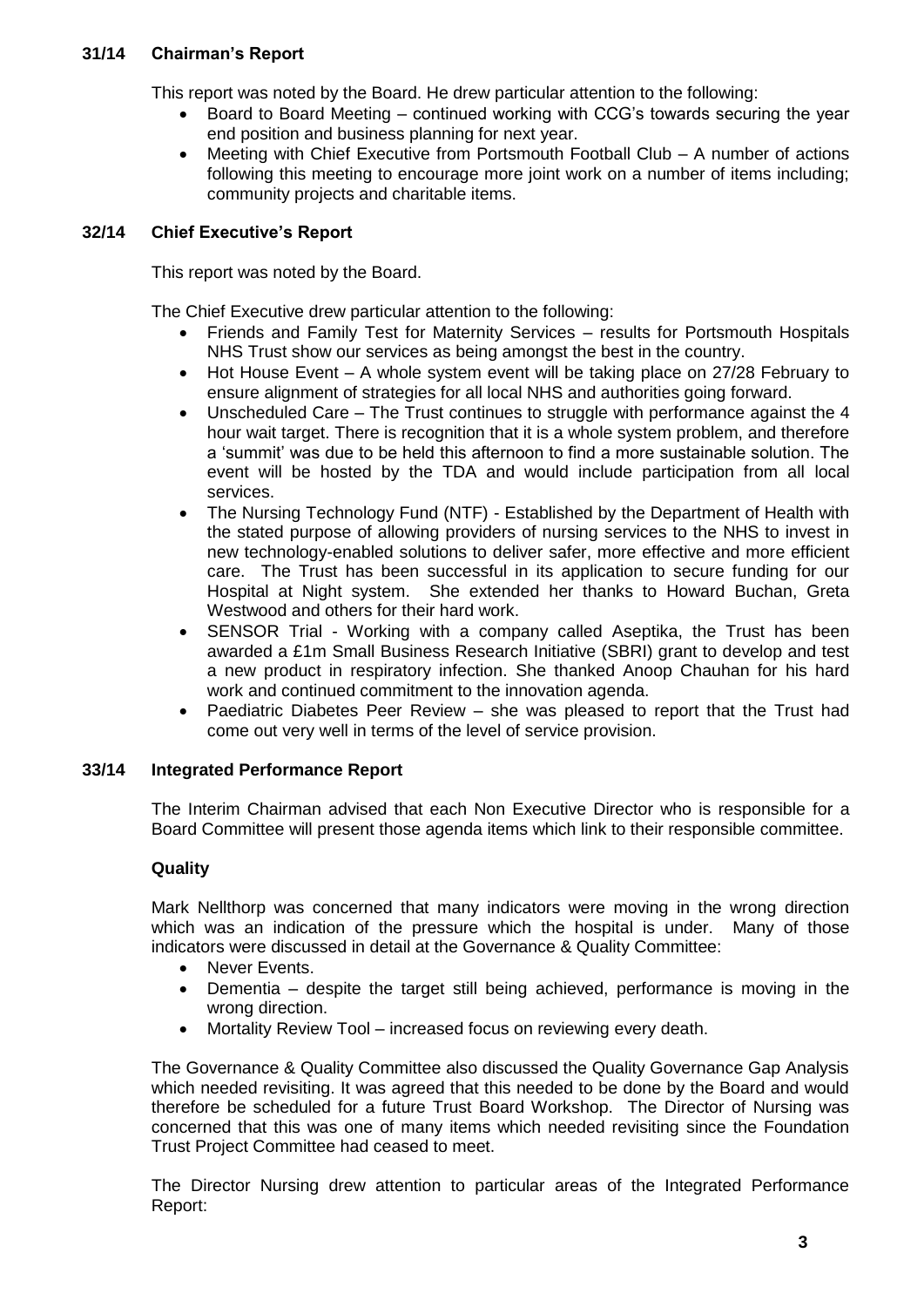- MRSA 1 case of MRSA reported in January, although not yet formally reported as a SUI due to the investigation panel having only just concluded
- C.Difficile year to date position of 28 against a target of 30
- Dementia The Trust has achieved all steps for three consecutive months and has therefore achieved the CQUIN requirements. Although an increase has been seen in compliance in all steps in January, sustaining compliance remains challenging due to the process being resource intensive and recent IT issues. The VitalPac upgrade has been rolled out to MAU and SAU, with full rollout to all areas to be completed by 1 April 2014. It was expected that performance would be back on track by the end of March.
- Friends and Family Test there had been a decrease in response rate from 26% in December to 15.7% in January. This is as anticipated due to a number of changes made in December, predominantly relating to data collection methodology. An increase has been seen in patients who are extremely likely/likely to recommend the Trust from 80.5% in December to 96.7% in January. A significant decrease has been seen in patients who would not recommend the Trust from 17.9% in December to 3.3% in January. A significant increase noted in the net promoter score from 42 in December to 72.2 in January. She paid tribute to Nicky Lucey for her hard work in introducing processes to enable the patients to better understand what each score means.
- Pressure Ulcers A total of 8 grade 3 and 4 avoidable pressure ulcers were reported in January; this compares to 2 in December. 4 unavoidable grade 3 and 4 pressure ulcers were reported in January, this compares to 2 in December. The year to date total of avoidable grade 3 and 4 pressure ulcers is currently 31 against a trajectory of 21, therefore, the year-end target of 25 has been exceeded. A complete review of pressure ulcers is due to take place.
- Falls Whilst still on track to achieve the target, the number of falls is increasing. It was felt that this was again linked to the pressure which the hospital is under.

The Trust was currently awaiting the formal publication of the CQC's intelligent monitoring report where the Trust has been rated a '6' as opposed to a score of '4' in the last report. This is a significant improvement for the Trust, as '6' is the highest score possible.

Steve Erskine was concerned that a number of performance metrics were deteriorating and asked how the Board can be assured that this was due to operational pressures and not an underlying problem. The Director of Nursing was confident that there was not an underlying problem and the current deteriorating metrics were partly due to the pressure the hospital was under and partly because of the time of the year. She reassured the Board that the performance was closely monitored, in particular, looking for any trends that might be developing.

Steve Erskine felt that the report was not as integrated as it might be and that the Executive Summary was just a roll up of the detail within, rather than an executive view of the position. The Director of Corporate Affairs reminded that the Executive Directors were committed to making the report more integrated and succinct.

# **Operations**

In the absence of the Chief Operating Officer, the Director of Finance presented the Operational section of the report. He drew attention to particular areas of the report.

# ED Performance

The Trust continued to fail the 4 hour target. An unscheduled care 'Summit' was due to be held which would focus on three particular issues:

- o Variability of attendances at ED
- o How the healthcare system moves in synchronisation with the pressure in ED
- o Capacity across the system

Liz Conway asked whether the Trust had cancelled any elective work as a result of the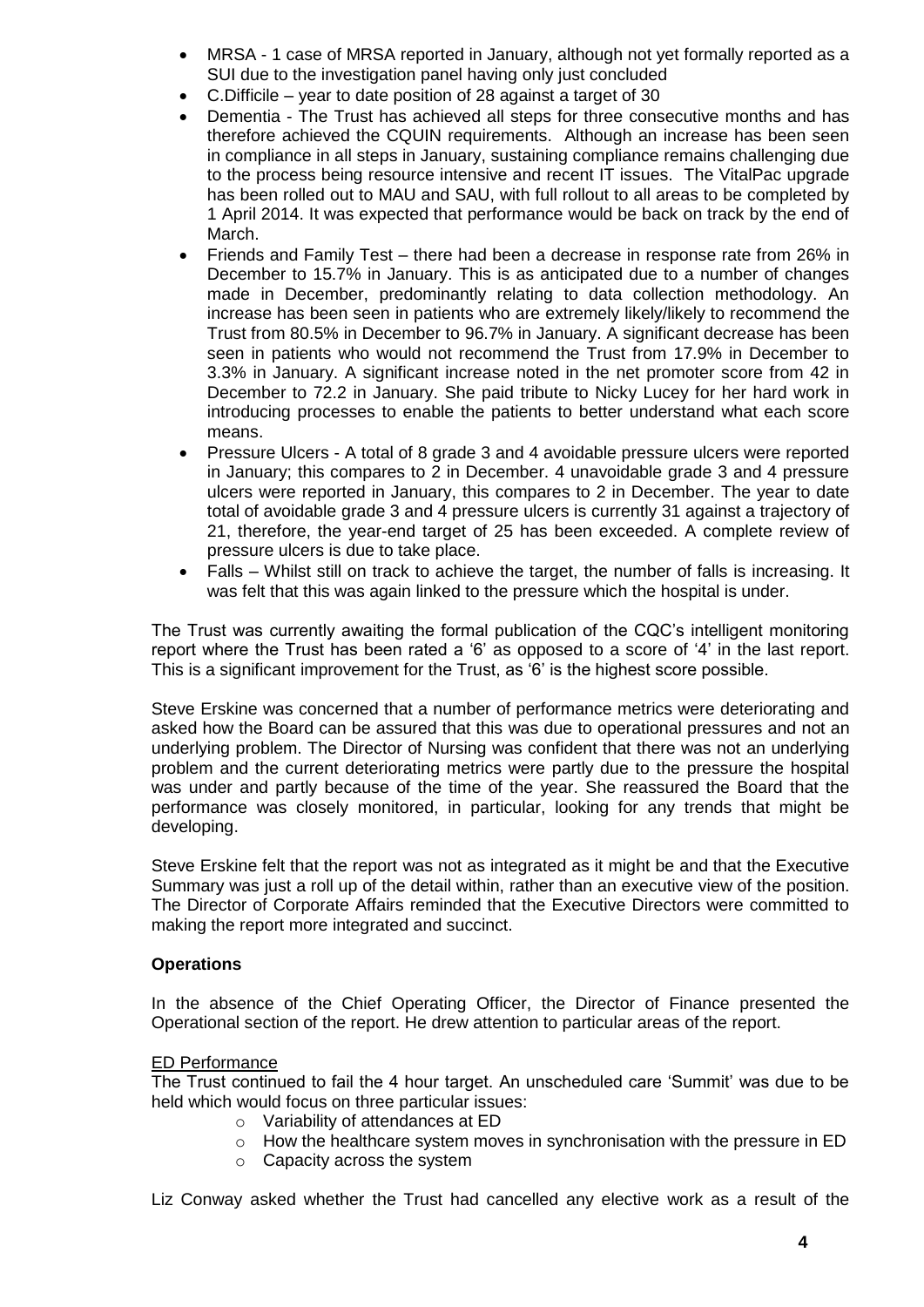unscheduled care pressure. The Director of Finance confirmed that no elective work had been cancelled as the Trust has the ability to open escalation beds. Whilst it is recognised that opening escalation beds is not ideal in terms of patient experience, it allows the Trust a degree of flexibility.

# RTT

The Trust achieved Trust aggregate performance for RTT (with subspecialty fails). The admitted backlog deteriorated however, the number of patients waiting >35 weeks continued to improve. In terms of activity levels, January had been the busiest month of the last two years. Every theatre session is utilised with additional work being conducted at weekends.

The business planning process for next year continued with the Trust preparing for additional capacity with more permanent arrangements for evening and weekend working. Whilst the overall achievement at aggregate level was forecast, full compliance in all areas was not expected until quarter 2.

The Interim Chairman asked whether there was a referral pattern from GP's which might have caused the increased demand in January. The Director of Finance explained that it was purely a demand/capacity mismatch and a more pro-active planning process was needed to foresee what future capacity would be needed.

# **Cancer**

There had been 3 fails of the cancer standards, including 31-day subsequent; 62-day first definitive, and 31-day subsequent radiotherapy. These fails were partly due to patient choice and to the demand pressures within some areas such as Urology. There is now a level of confidence in the process in place to track all cancer patients through the pathway.

#### **Diagnostics**

Diagnostic wait times deteriorated to 97.8% against the 99% standard. This was due to increased demand. Additional capacity would be needed to sustain the performance.

#### **Finance**

The Interim Chairman advised that the Finance Committee had recently met and that the following items had been discussed:

- Forecast for the end of year financial position reasonable assurance to reach a break even position.
- Business Plan for 2014/15 ongoing difficult discussions with Commissioners. The Director of Finance committed to updating the Board on the contract negotiations at the next Trust Board Workshop. **Action: Director of Finance**

The Director of Finance eluded to an agreement made with the Commissioners which would result in the Trust receiving a further £2m payment. This has therefore released some key staff to focus on the business planning process for next year. Since this agreement had been reached, the Trust has seen an increase in activity which was having a detrimental effect on the financial position.

Steve Erskine asked for further detail on the how the Trust was expected to achieve a year end breakeven position. The Director of Finance explained that a further £2m was to be received from the CCG's for the additional work above plan that had been undertaken by the Trust. In support of the Trust's change programme, and recognition of the work undertaken, the TDA have made available a one off additional payment of £4m to the Trust. Further detail regarding each of these payments will be available next month.

# **Workforce**

The Director of Workforce drew attention to particular areas of the Integrated Performance Report: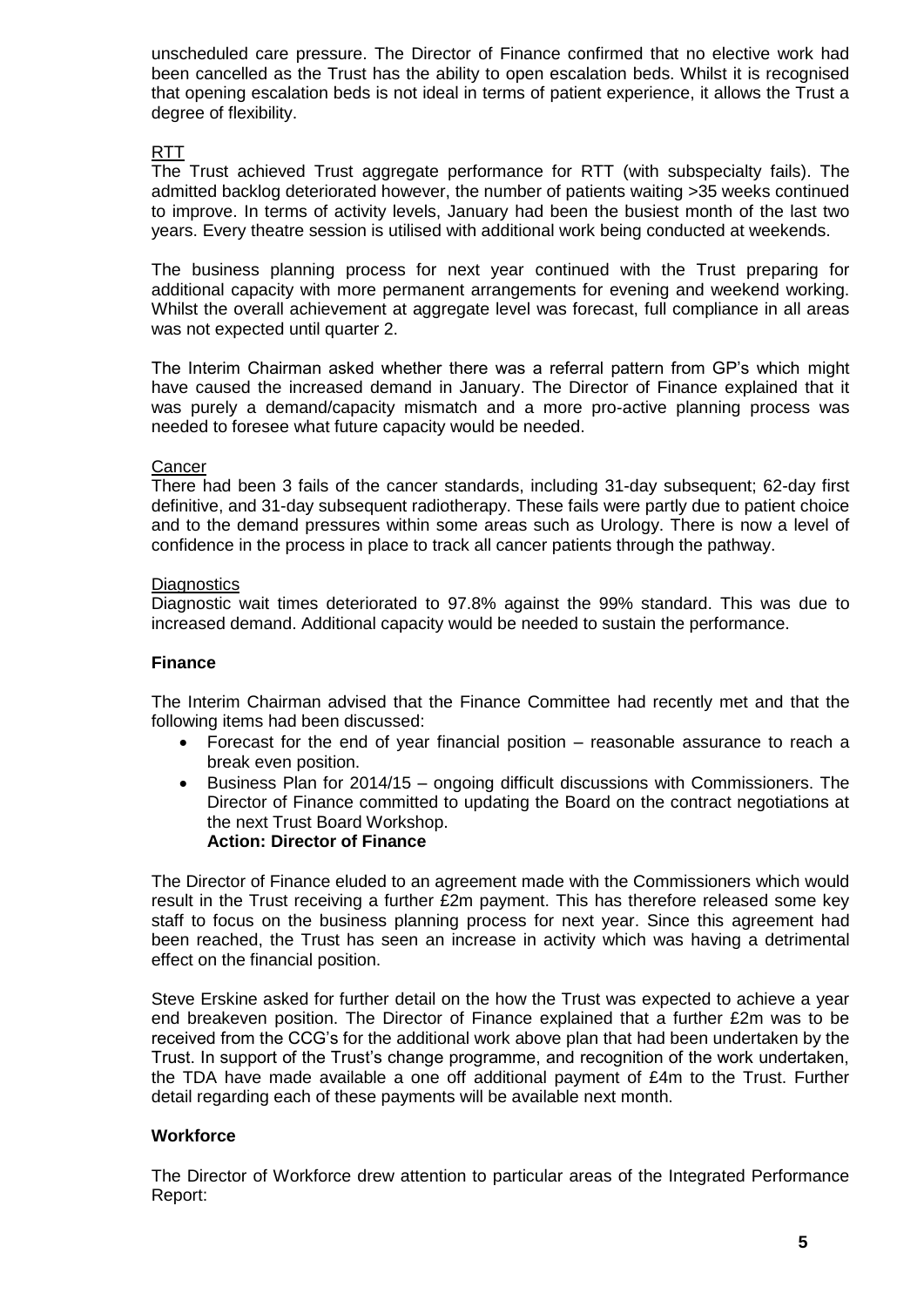- Workforce expenditure had increased in January by £610k to £21.7m.
- Temporary workforce usage increased by 2.5% to 8.3% in January.
- Appraisal Compliance is just below target at 84.7% in January, an increase of 0.4% from 84.3% and above target in 6 CSCs.
- All CSCs are compliant with Total Essential Skills Compliance rates and the Trust is currently at 91.3%.
- Information Governance Essential Skills Training in January is at 94.2%.
- Staff Turnover remained at 9.7% in January.
- 59.9% of all front line staff have received the flu vaccine, compared with 46.4% at the end of last year's campaign.
- In-month sickness absence rate increased to 3.9% in December and 12 month rolling average remained at 3.4%.

The increase in sick absence is partly due to the time of year but also as a result of the pressure which the organisation is experiencing. The health and wellbeing agenda for staff has recently been re-emphasised.

The new performance management framework had recently been ratified by the Senior Management Team and would result in improved quality of appraisals as well improved compliance rates.

The results of the National Staff Survey had been published on Tuesday and would be presented to the Trust Board at its next meeting. The results were a more accurate view of staff as 57% of the sample of 6558 staff responded as opposed to previous years when the sample size was only 800 staff. Whilst there had been an improvement in score, the Trust is still below the national average.

Due to the ongoing pressures within the hospital, there has been an increase in incidences where staff are not treating each other with respect. Much work has gone into reinvigorating and reminding staff of, the expected behaviours and values. Mark Nellthorp was concerned to see a recent whistleblowing case of bullying amongst volunteers. He asked whether the behaviours also extended to volunteers. The Director of Workforce confirmed that it included all staff including volunteers.

The Director of Nursing asked if there was a breakdown of cases of sick absence to enable a better understanding of whether there was an underlying reason. The Director of Workforce advised that there was nothing to indicate that the recent increase in sick absence was stress related but committed to providing a breakdown of cases to the next meeting.

# **Action: Director of Workforce**

# **34/14 Self Certification**

The Director of Corporate Affairs reminded that the Executive Directors had discussed and agreed the responses prior to submission to the Trust Board.

Board statements 11 and 14 remained as a risk, whilst Board statement 10 remained as non compliant.

Board statement 14 – it was agreed to keep this as a risk for the rest of the financial year whilst new substantive appointments were embedded in the organisation. The Director of Workforce confirmed that the Senior Management Team has discussed and agreed that the current clinically led structure was the right structure for the organisation and governance would be strengthened through appointing a Deputy Chief Operating Officer. There still remained some concern around the level of interim resource at senior management level.

Board statement 10 – four areas of non-compliance remained.

Board statement 11 – It was recognised that the performance needed to be sustained. It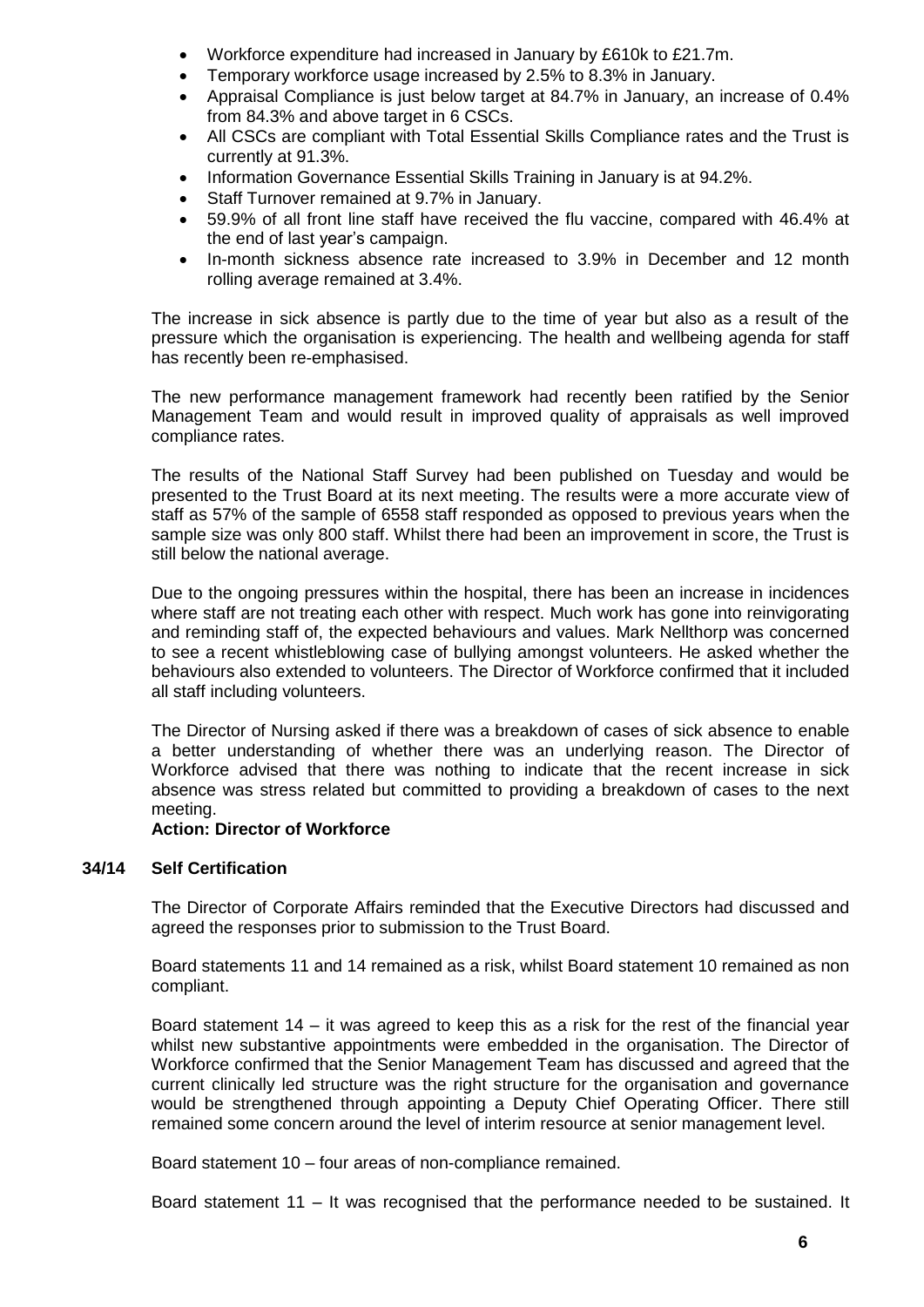was therefore agreed to keep this as a risk on the Self Certification.

The Board approved the submission of the self certification to the TDA.

#### **35/14 Assurance Framework**

Liz Conway drew attention to the five top risks, one risk with an increased score and one risk with a decreased score. There were two risks with an action date change.

The Director of Nursing felt that the Self Certification and Assurance Framework needed to be better aligned as some of the actions within had different expected completion dates. It was agreed that the Self Certification should be taken to the Risk Assurance Committee to ensure that the responses and timescales within are aligned with those in the Assurance Framework.

# **Action: Director of Corporate Affairs / Deputy Director of Nursing**

#### **36/14 Finance Committee TOR**

The Director of Corporate Affairs advised that the Terms of Reference had been reviewed and ratified by the Finance Committee. It now required formal ratification by the Trust Board.

It was agreed that only 2 Non Executive Director's should be included in the membership. The Director of Corporate Affairs committed to updating the Terms of Reference accordingly.

#### **Action: Director of Corporate Affairs**

The Board ratified the Terms of Reference subject to the above change.

# **37/14 Company Seal**

The Board noted this report.

#### **38/14 Charitable Funds Update**

The Board noted this report.

Mark Nellthorp advised that since the 'ward fund' had been introduced, only five applications had been made. The Director of Nursing advised that there had been some issues with accessing funds but these had now been resolved so more applications were anticipated.

The Director of Corporate Affairs advised that Paul Morgan, Head of Fundraising would be leaving the Trust tomorrow. He thanked him for his effort and contribution and wished him well for the future. A recruitment campaign would begin to find a suitable replacement.

#### **39/14 Non Executive Directors' Report**

Steve Erskine advised that he would be continuing his 'deep dive' into examples of complaints and would feedback to the Board.

#### **40/14 Annual Workplan**

The Board noted the workplan.

# **41/14 Record of Attendance**

The record of attendance was noted by the Board.

#### **42/14 Opportunity for the Public to ask questions relating to today's Board meeting**